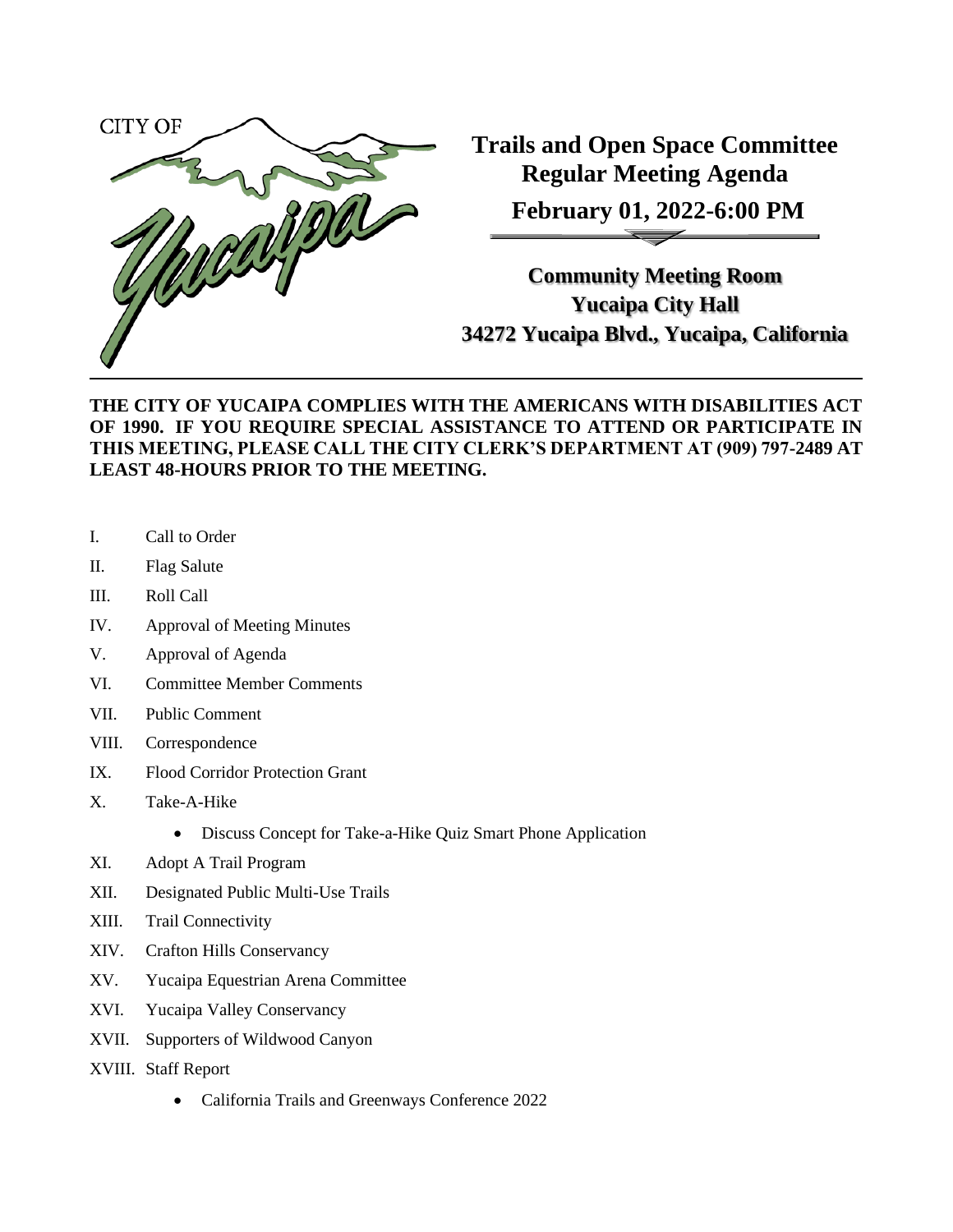Trails and Open Space Committee Regular Agenda for February 01, 2022 Page 2 of 2

- XIX. Make-a-Difference Day (MADD) 2022
- XX. Trails Standards & Trail Map

## XXI. Other Business

- Adopt a Park El Dorado Ranch Park
- Ad Hoc Committee Report
	- o Ad-Hoc Committee Mountain Bike Park
	- o Ad-Hoc Committee for 5 Winds Ranch
- Proposition 68 Grant Application
- American Viticultural Planning Committee
- Grant Funding Update
- XXII. Future Agenda Items
- XXIII. Adjournment